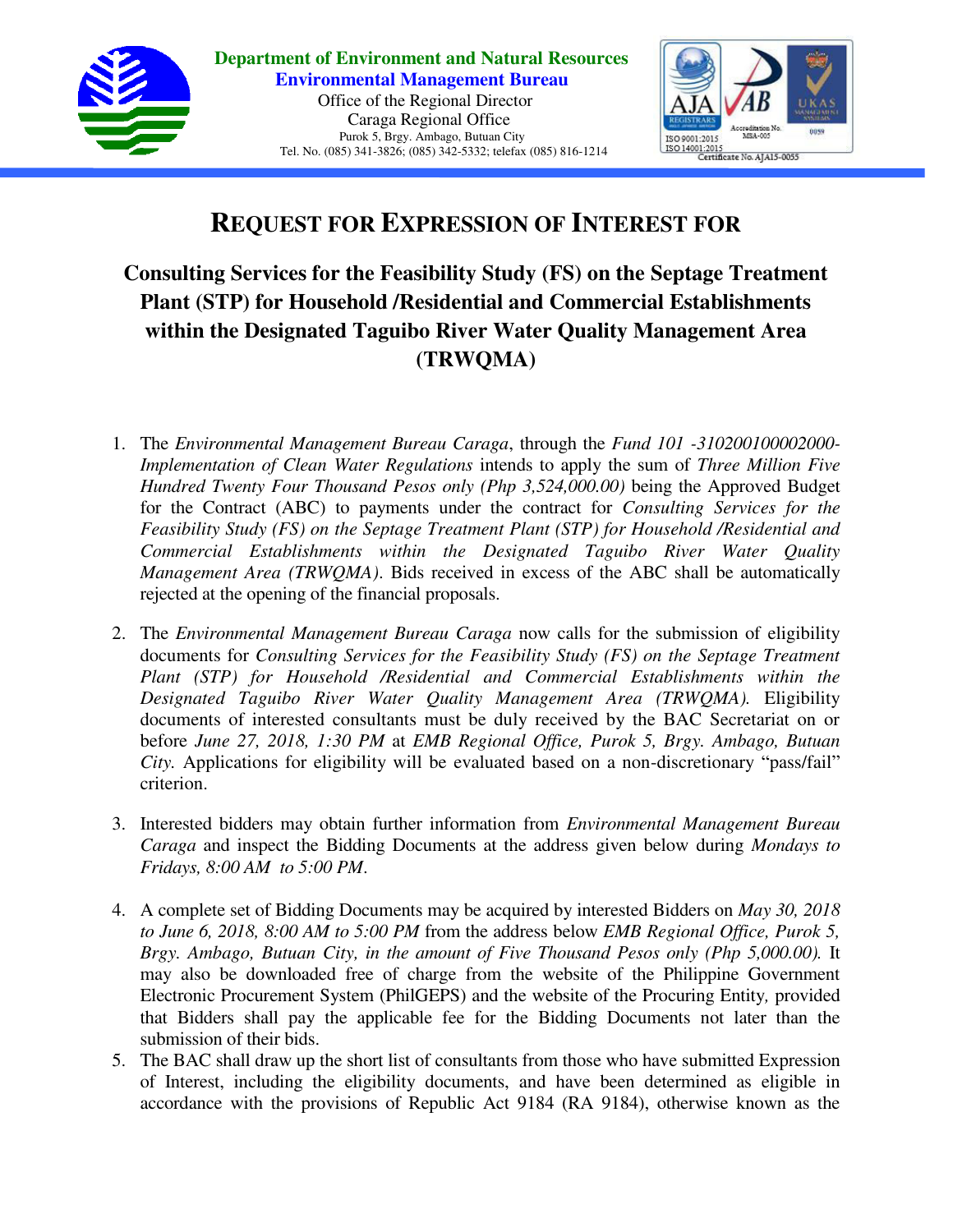"Government Procurement Reform Act", and its Implementing Rules and Regulations (IRR). The short list shall consist of *three (3)* prospective bidders who will be entitled to submit bids. The criteria and rating system for short listing are:

| <b>Financial Proposal</b>                                                   | 40%     |
|-----------------------------------------------------------------------------|---------|
| <b>Technical Proposal</b>                                                   |         |
| • Quality of Personnel to be assigned<br>in the project (IRR Sec. 33.2.2.a) | 20%     |
| • Experience and capability<br>$\sigma f$<br>consultant (IRR Sec. 33.2.2.b) | 20%     |
| • Plan of approach and Methodology<br>(IRR Sec. $33.2.2.c$ )                | 20%     |
| Total                                                                       | $100\%$ |

*Quality-Cost Based Evaluation/Selection (QCBE/QCBS)* 

#### 6. *Select one of the two following paragraphs, and delete the other depending on the Funding Source:*

## *a) If the Funding Source is GoP:*

Bidding will be conducted through open competitive bidding procedures using nondiscretionary "pass/fail" criterion as specified in the IRR of RA 9184.

## *In addition, select one of the two following paragraphs and delete the other depending on the existence of the condition under Section 24.3.3 of the IRR of RA 9184:*

- *(i)* Bidding is restricted to Filipino citizens/sole proprietorships, cooperatives, and partnerships or organizations with at least sixty percent (60%) interest or outstanding capital stock belonging to citizens of the Philippines.
- 7. The Procuring Entity shall evaluate bids using the *Quality-Cost Based Evaluation/Selection (QCBE/QCBS),* procedure. The Procuring Entity shall indicate the weights to be allocated for the Technical and Financial Proposals. The criteria and rating system for the evaluation of bids shall be provided in the Instructions to Bidders.
- 8. The contract shall be completed within *six (6) months.*
- 9. The *Environmental Management Bureau Caraga* reserves the right to reject any and all bids, declare a failure of bidding, or not award the contract at any time prior to contract award in